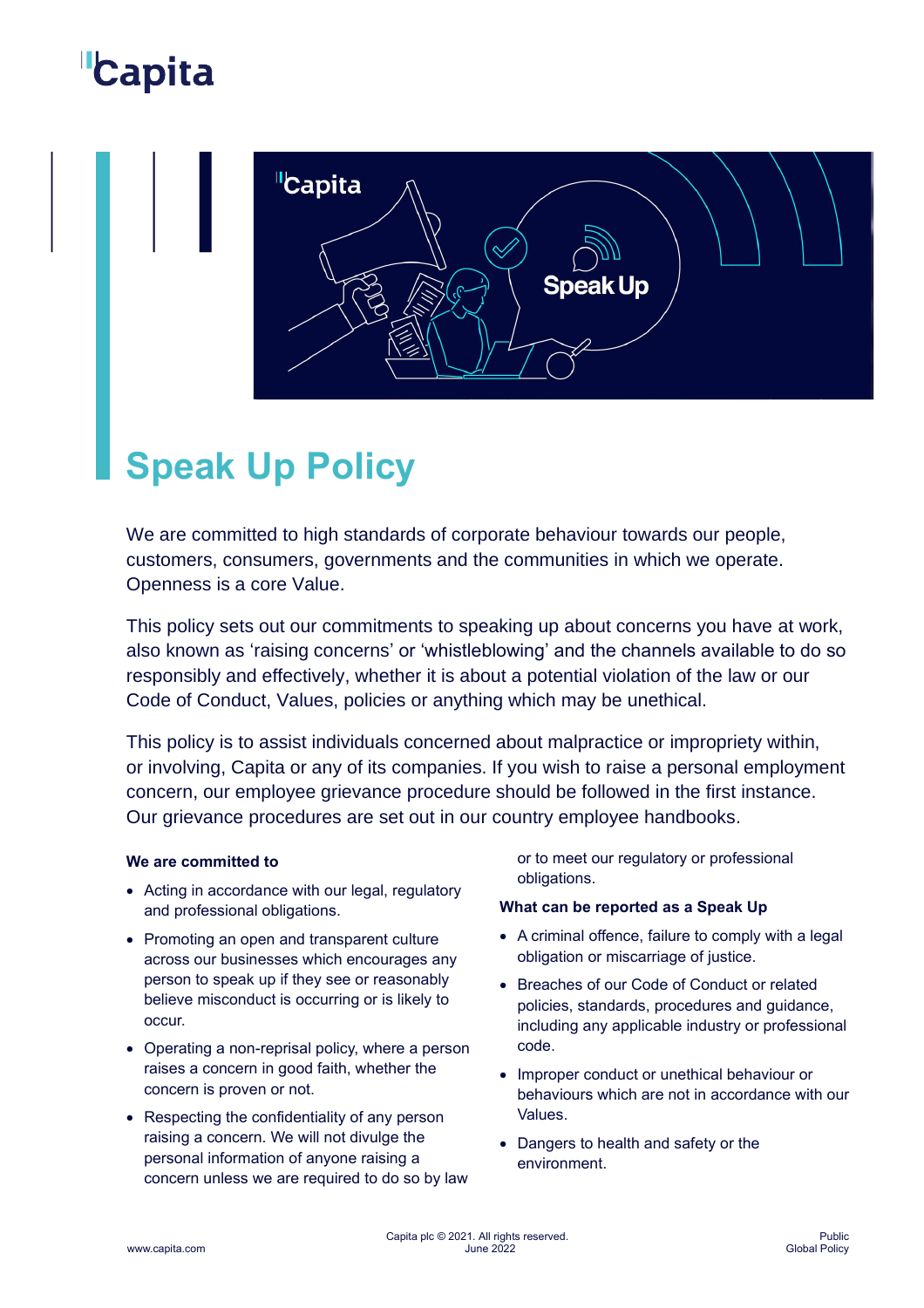- The deliberate concealment of information about any of the above.
- Retaliation against those raising concerns.

#### **What you should expect from us**

- We will protect any person who raises a concern from being at risk of losing their role or suffering reprisal as a result of raising a concern.
- We will not tolerate the harassment or victimisation of anyone raising a concern or any attempt to influence a person into not raising any such concern.
- Any such behaviour is a breach of our code of conduct and, if upheld, could result in disciplinary action against the perpetrator which may lead to dismissal.
- To keep any person who raises a concern under this policy informed of the steps we will take to review the matter and the outcomes of our review where we are permitted to do so.
- To inform you if we operate alternative or additional channels beyond those covered in this policy to raise concerns in the business area you work in. These may be in place to meet business and / or country specific legal, regulatory or professional obligations.

#### **What we expect from you**

- To speak up if you have a concern under this policy. Do not wait for proof or assume someone else will report the concern. They may not! We want you to raise the matter while it is still a concern.
- To use the channel set out in this policy to do so.

#### **What we expect from our managers**

- To listen to, acknowledge and support any person who raises a concern to you in accordance with this policy and our manager commitments, directing concerns to our Business Integrity Team.
- To promote and help foster a workplace environment that supports any person to speak up in good faith without fear of reprisal.

#### **You should raise a concern under this policy using**

• Our confidential, independently operated, SpeakUp helpline and website.

• Whispli which is a secure and anonymous two-way communication platform. Whispli can be accessed at [https://capita.whispli.com/speakup.](https://capita.whispli.com/speakup)



• Whispli, the confidential Speak Up provider, will initially notify the nominated Capita contacts of the concern and the appropriate Capita contact will determine the next steps.

#### **If you raise a concern**

- Please provide as much information as possible. Remember, the more information provided the more likely your concern can be properly investigated.
- You can remain anonymous if you wish but we would encourage you to provide your contact details so that we can inform you of the progress of our review, as well as asking for further information which may help the investigation and final outcome.

#### **You should** *not* **use this policy to:**

- Report events presenting an immediate threat to life or property. Please follow your business emergency procedures.
- Report any grievances you may have in relation to your terms of employment. Please follow our employee grievance procedure detailed in the country employee handbook relevant to where you work.
- Settle personal or legal disputes.
- Make accusations which you know are false. Doing so may lead to disciplinary measures.

#### **Raising a concern to a prescribed person or body**

- You may also be able to report your concern to a prescribed person or body rather than to us.
- You must make sure you choose the correct person or body for your issue.

**Chief General Counsel June 2022**

# **Capita**